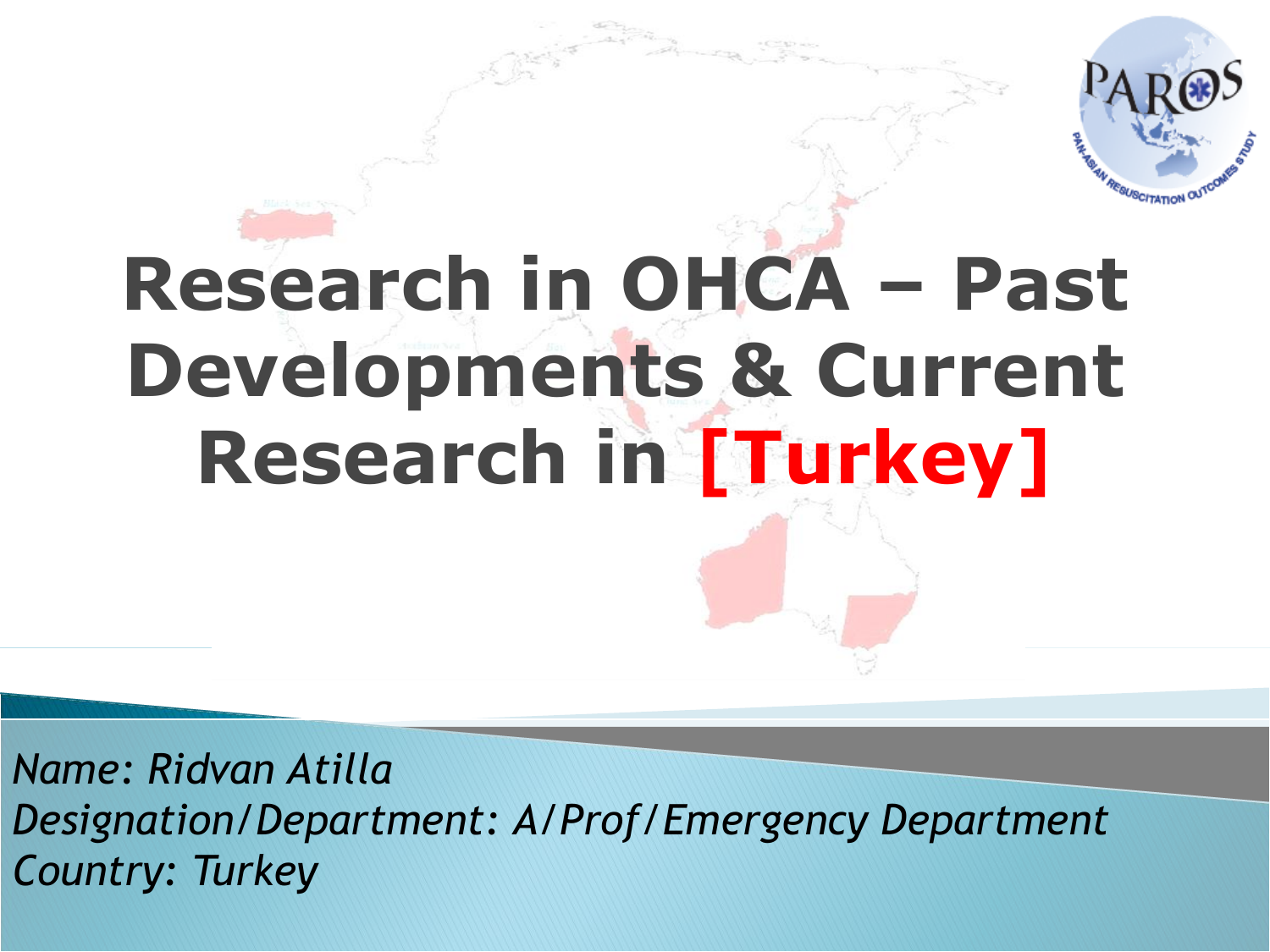





### **TURKEY**

At the crossroads between Europe and Asia.

Geographic size *769,604 sq km*

Population 74 000 000 (*65% in large cities*) Life expectancy at birth - *years*

- Total 71.5
- Male: 69.1
- Female: 74.0



South Africa 40 people/km<sup>2</sup>

Turkey 93 people/km<sup>2</sup>

Hong Kong 6347 people/km<sup>2</sup>



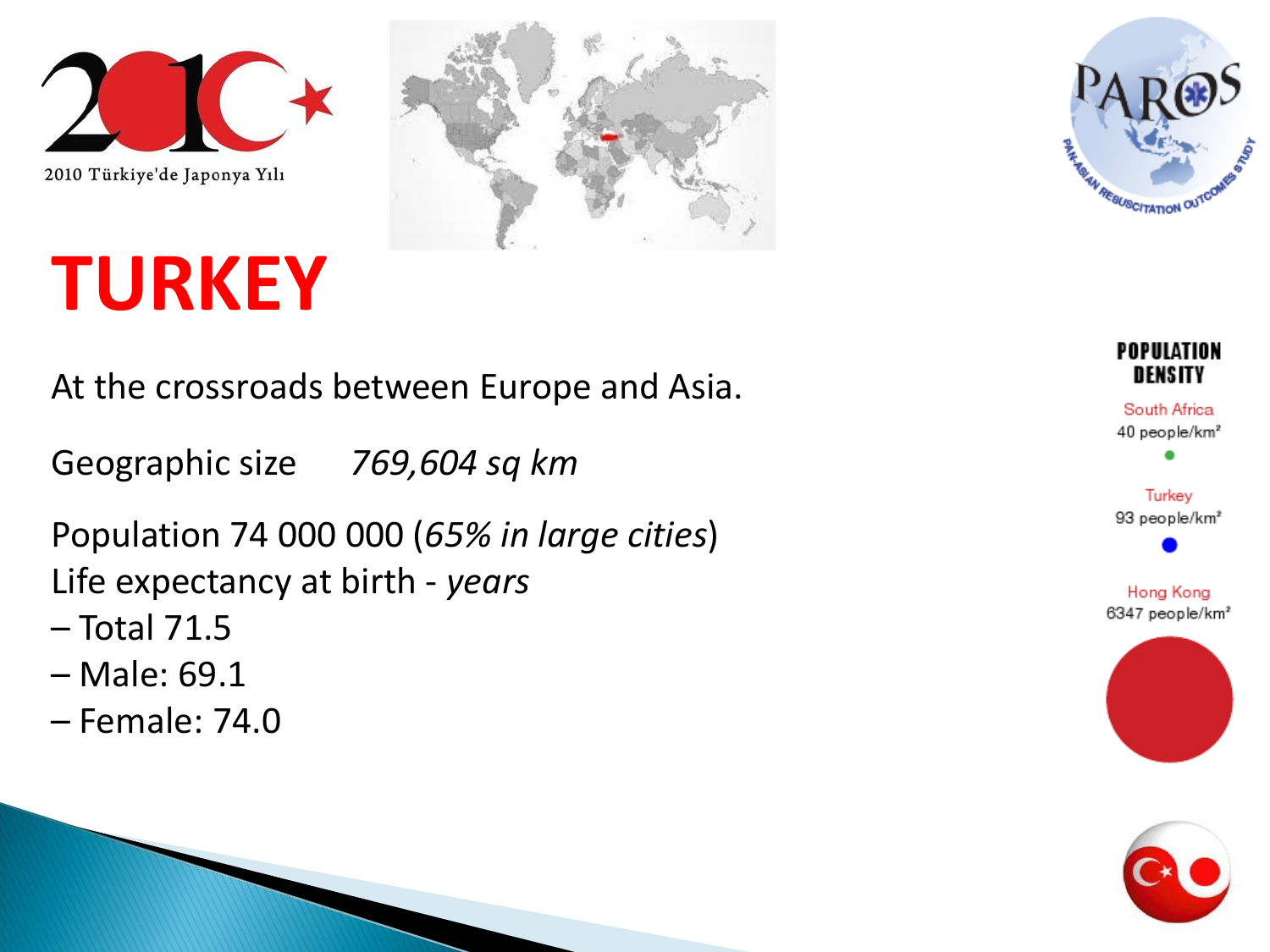# Health Care in Turkey



#### **Primary Care-Public Health Center**

About 6000

Family Practitioners are getting more common.

#### **Hospitals**

Secondary Care

Tertiary Care

#### **Physicians**

140 000 physicians.

40% residency trained.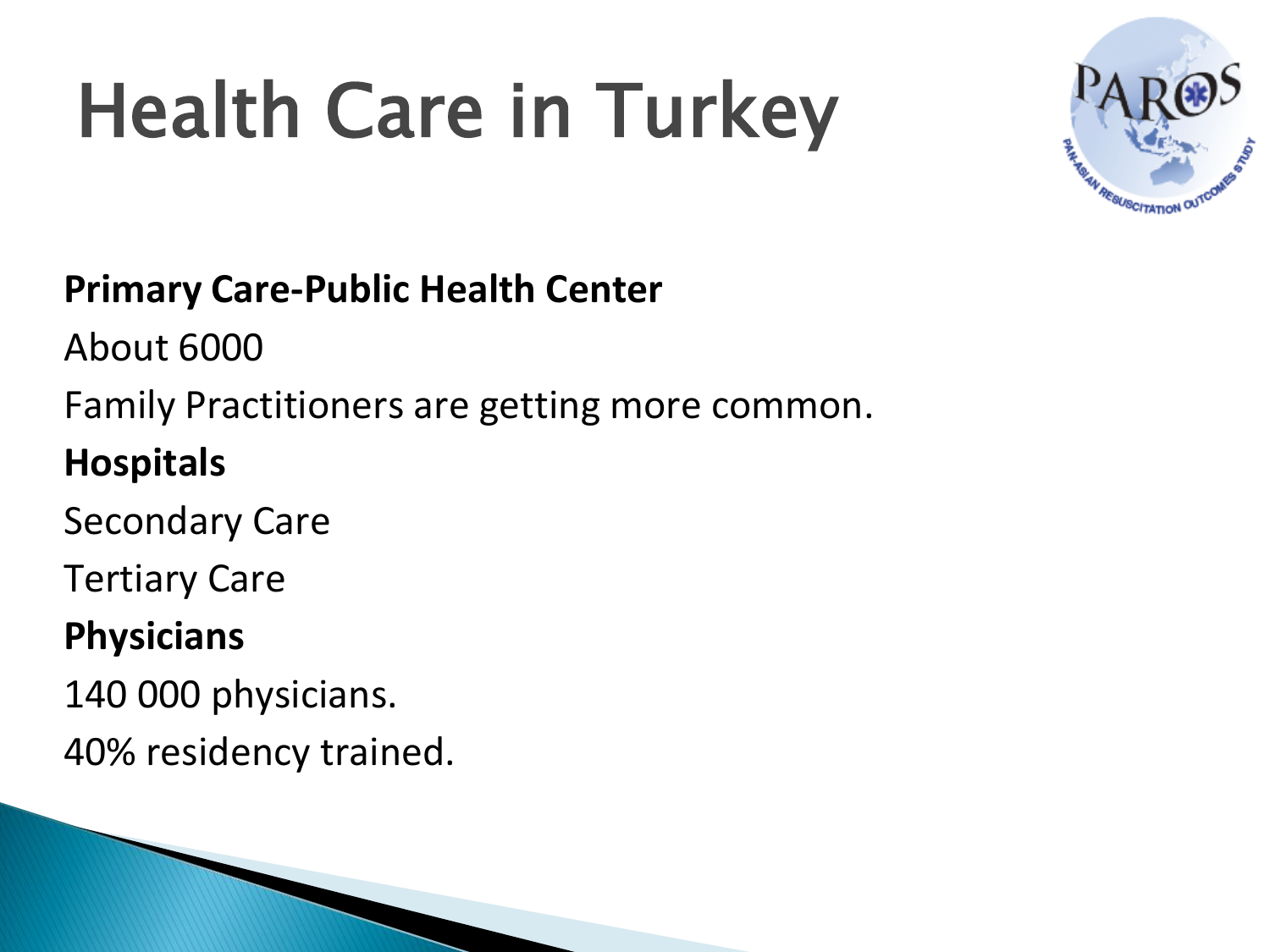# Medical Education in Turkey

Medical school: 6 years (after Lycée) Graduation as General Practitioner. Total 56 medical schools. 9 private universities.

Speciality: 4-5 years. Mostly at university hospitals. In large governmental hospitals.

Fellowship: 2-3 years. Centrally excanized, countrywide entrance exams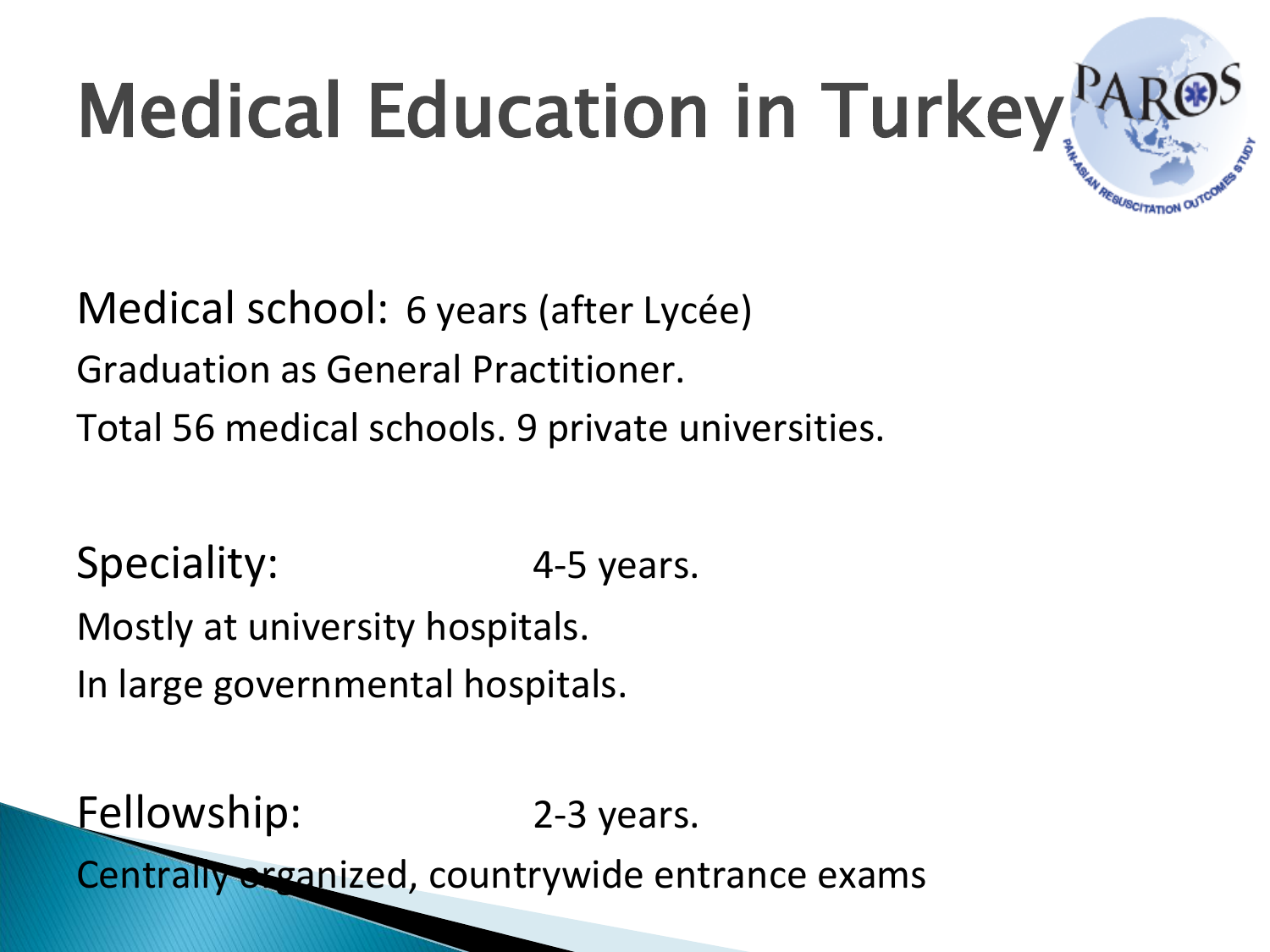# Prehospital Care in Turkey



**82 Dispatch centers.**

**1100 Ground ambulances at 890 bases.**

- **- Well controlled and directed by the Government.**
- **- Dispatcher-based EMS system**

**Ambulance: 112**

**Police: 155**

**Fire: 110**

- **- Ambulances staffed by GPs, more recently by paramedics.**
- **- Countrywide air medical transport for two years by the Ministry of Health**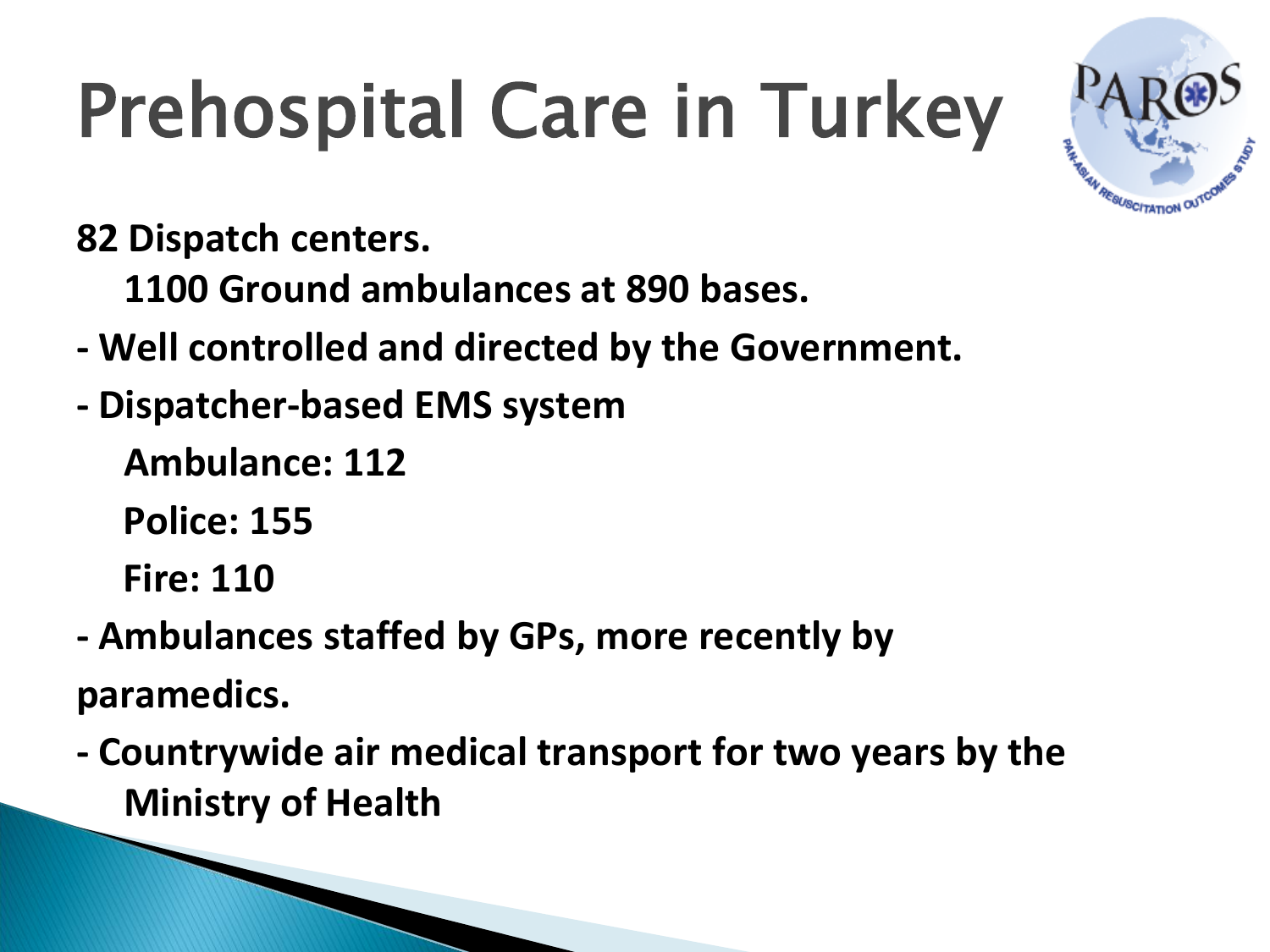### How it works?



77 S

∻≘



Call 112



Dispatch Center

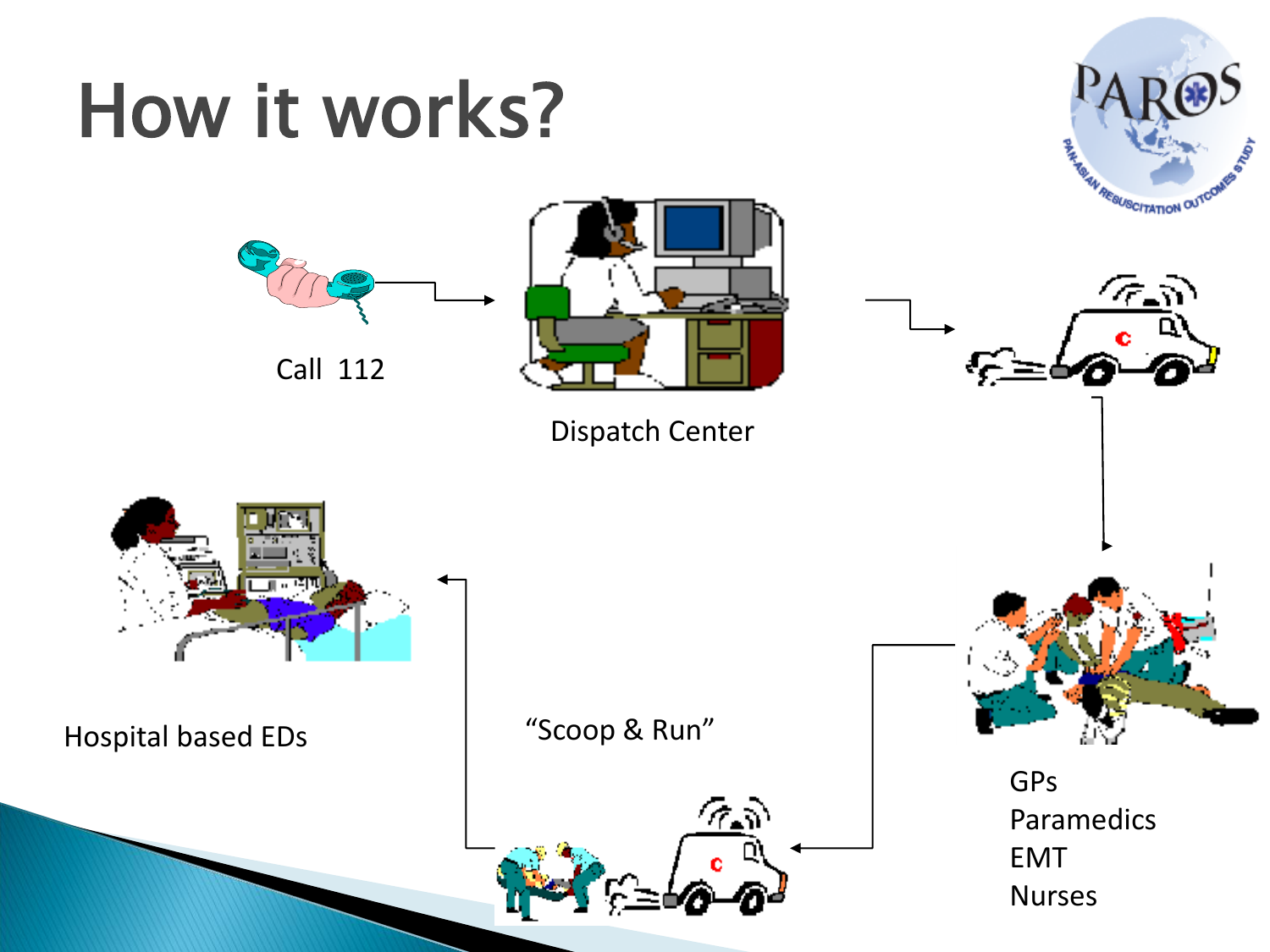# Hospital care in Turkey



Overall 1400 EDs

- General Practitioners serve in over 90% of ED's
- 350 Emergency Physicians since 1995
- Governmental hospital EDs : 200-600 pts/day
- Govermental teaching hospital Eds: 500-1500 pts/day
- University hospital EDs: 100-300 pts/day

Admission rates much higher in teaching and university hospitals.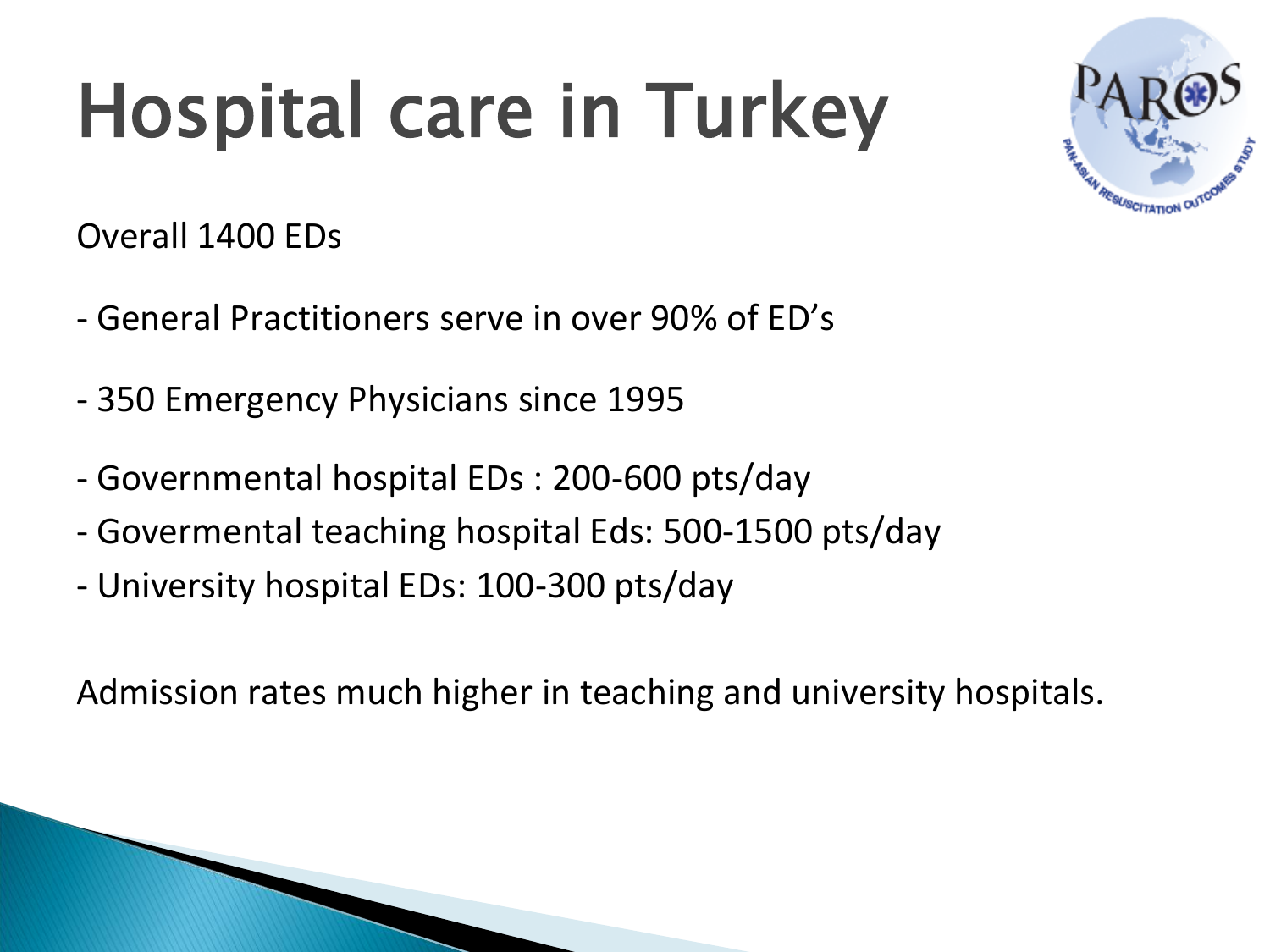

#### A Brief Timeline of Emergency Medicine in Turkey

| $\bullet$ Emergency<br>medicine is declared a<br>separate specialty |                                               |                                                                     |      | ● Origina-<br>tion of The<br>Emergency<br>Medicine                                                |                    |                                 | ● Origination of<br>the Emergency<br>Medicine<br>Physicians                           |                  | $\bullet$ Duration of<br><b>EM</b> residency<br>programs<br>changed from 3 |                                                                                   | $\bullet$ Air medical<br>transport<br>system was<br>added more |                                                            | $\bullet$ O ver 70<br><b>EM</b> residency<br>programs in<br>Turkey |  |                                           | $\bullet$ Emergency<br>Departments |                                                                        | $\bullet$ EuSEM<br>Congress to<br>be held in<br>Turkey with |            |
|---------------------------------------------------------------------|-----------------------------------------------|---------------------------------------------------------------------|------|---------------------------------------------------------------------------------------------------|--------------------|---------------------------------|---------------------------------------------------------------------------------------|------------------|----------------------------------------------------------------------------|-----------------------------------------------------------------------------------|----------------------------------------------------------------|------------------------------------------------------------|--------------------------------------------------------------------|--|-------------------------------------------|------------------------------------|------------------------------------------------------------------------|-------------------------------------------------------------|------------|
|                                                                     | ● Preho spital<br>care system<br>nationalized |                                                                     |      | Association<br>of Turkey                                                                          |                    | Association of<br>Turkey (EPAT) |                                                                                       | years to 5 years |                                                                            | widely into the<br>" $112$ " system                                               |                                                                |                                                            |                                                                    |  | Regulation<br>published by<br>Ministry of |                                    | collaboration<br>of EuSEM,<br><b>EMAT</b> and                          |                                                             |            |
|                                                                     | widely in 81<br>cities                        | $\bullet$ Opening<br>of the first<br><b>EM</b> residency<br>program |      | (EMAT)<br>$\bullet$ The first<br><b>EM</b> specialists<br>graduated<br>from the EM<br>residencies |                    |                                 | $\bullet$ The first<br>international<br><b>EM Congress</b><br>was held in<br>Istanbul |                  |                                                                            | $\bullet$ Board of<br>Emergency<br>Medicine<br>was built<br>--------------------- |                                                                | ● The first Eurasian<br>Congress on<br>was held in Antalya |                                                                    |  | Emergency Medicine                        |                                    | Health<br>$\bullet$ The 2nd<br>Eurasian<br>Congress will<br>be held in |                                                             | E PAT<br>. |
|                                                                     | <br>994!<br>993!                              | <b><i>AUSTRALIAN &amp; RESISTENCE</i></b><br>.995                   | .996 | **************<br>1997                                                                            | **********<br>998. |                                 | *********************                                                                 |                  |                                                                            | 2003                                                                              |                                                                | 2005                                                       | 2006                                                               |  | 2008                                      | 2009                               | Antalya                                                                |                                                             |            |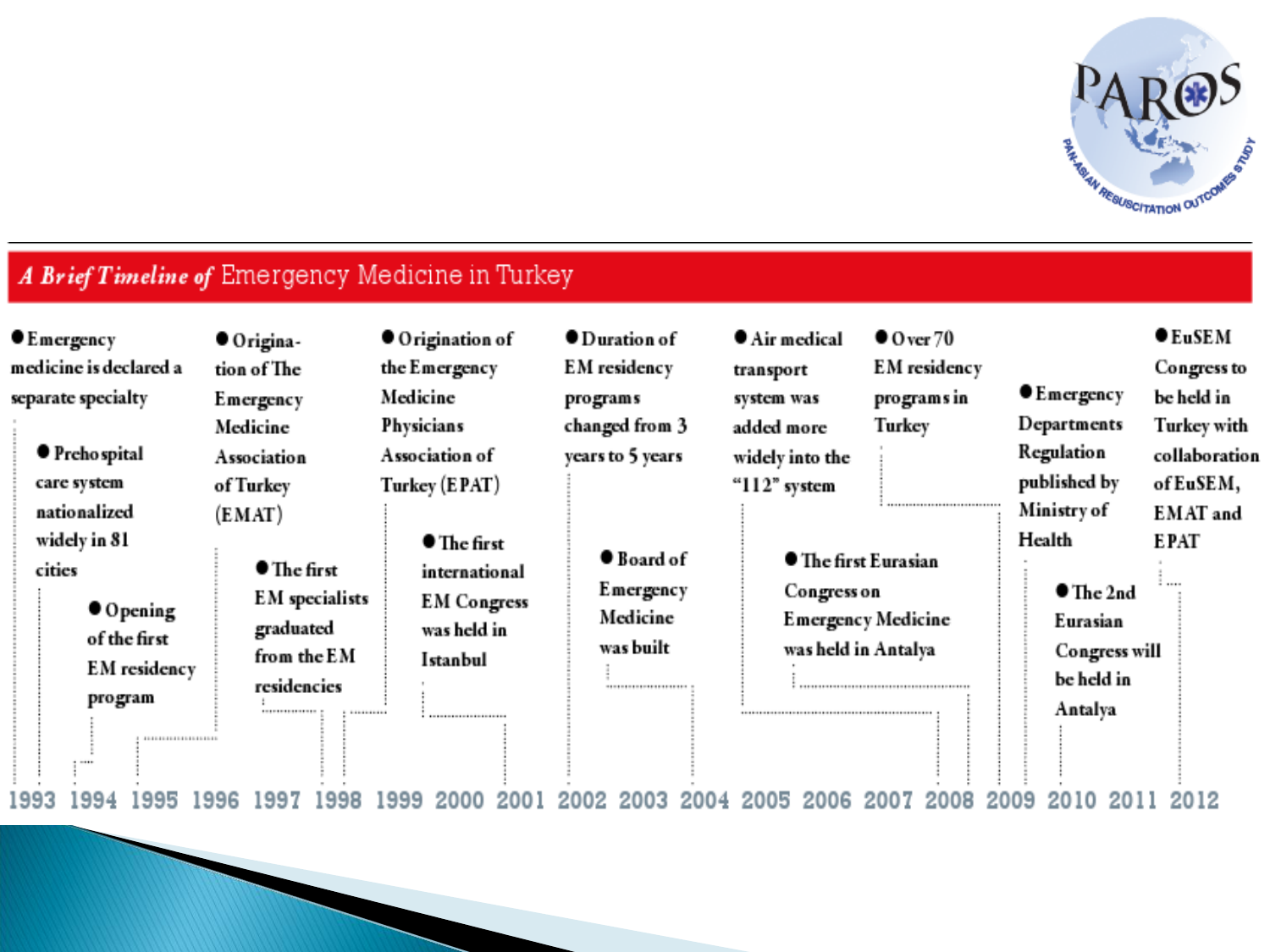# In Hospital Death stats

| In Hospital Death stats                           |                       |                |                       |        |                                        |
|---------------------------------------------------|-----------------------|----------------|-----------------------|--------|----------------------------------------|
| In hospital deaths stats (Turkey, overall)        | 2000<br><b>Deaths</b> | 2001<br>Deaths | 2002<br>Deaths Deaths |        | <b>RATIONAL REGUSCHADO 4</b><br>Deaths |
| All diseases                                      | 83.121                | 81.733         | 90.000                | 93.017 | 95.656                                 |
| Cerebrovascular disease                           | 11.171                | 11.628         | 13.135                | 12.958 | 14.012                                 |
| Other forms of heart diseases                     | 10.966                | 11.249         | 13.296                | 12.736 | 13.133                                 |
| Is chaemic heart disease                          | 5.109                 | 5.261          | 6.078                 | 7.307  | 7.392                                  |
| Other diseases of respiratory system              | 2.843                 | 3.151          | 3.742                 | 3.718  | 4.250                                  |
| Malignant neoplasm of trachea, bronchus and lung  | 2.029                 | 2.314          | 2.699                 | 3.066  | 3.353                                  |
| Symptoms and other ill-defined conditions         | 5.269                 | 2.682          | 2.718                 | 3.414  | 3.179                                  |
| Bronchitis, emphysema and asthma                  | 1.815                 | 2.157          | 2.067                 | 2.514  | 2.881                                  |
| Malignant neoplasm of other and unspecified sites | 1.690                 | 1.897          | 2.285                 | 2.519  | 2.649                                  |
| Other diseases of digestive system                | 1.600                 | 1.777          | 1.971                 | 1.933  | 2.346                                  |
| Motor vehicle accidents                           | 2.547                 | 2.256          | 2.141                 | 2.169  | 2.154                                  |
| Other causes of permatal morbidity and mortality  | 1.995                 | 1.739          | 1.997                 | 1.945  | 1.981                                  |
| Other diseases of circulatory system              | 1.049                 | 960            | 1.407                 | 1.589  | 1.970                                  |
| Other diseases of nervous system and sense organs | 1.988                 | 2.203          | 1.762                 | 2.461  | 1.955                                  |
| Diabetes mellitus                                 | 1.390                 | 1.537          | 1.564                 | 1.866  | 1.765                                  |
| Other pneumonia                                   | 1.667                 | 1.688          | 2.341                 | 1.582  | 1.690                                  |
| Diseases of arteries, arterioles and capillaries  | 998                   | 869            | 1.206                 | 1.279  | 1.583                                  |
| Hypertensive disease                              | 1.469                 | 1.387          | 1.674                 | 1.688  | 1.499                                  |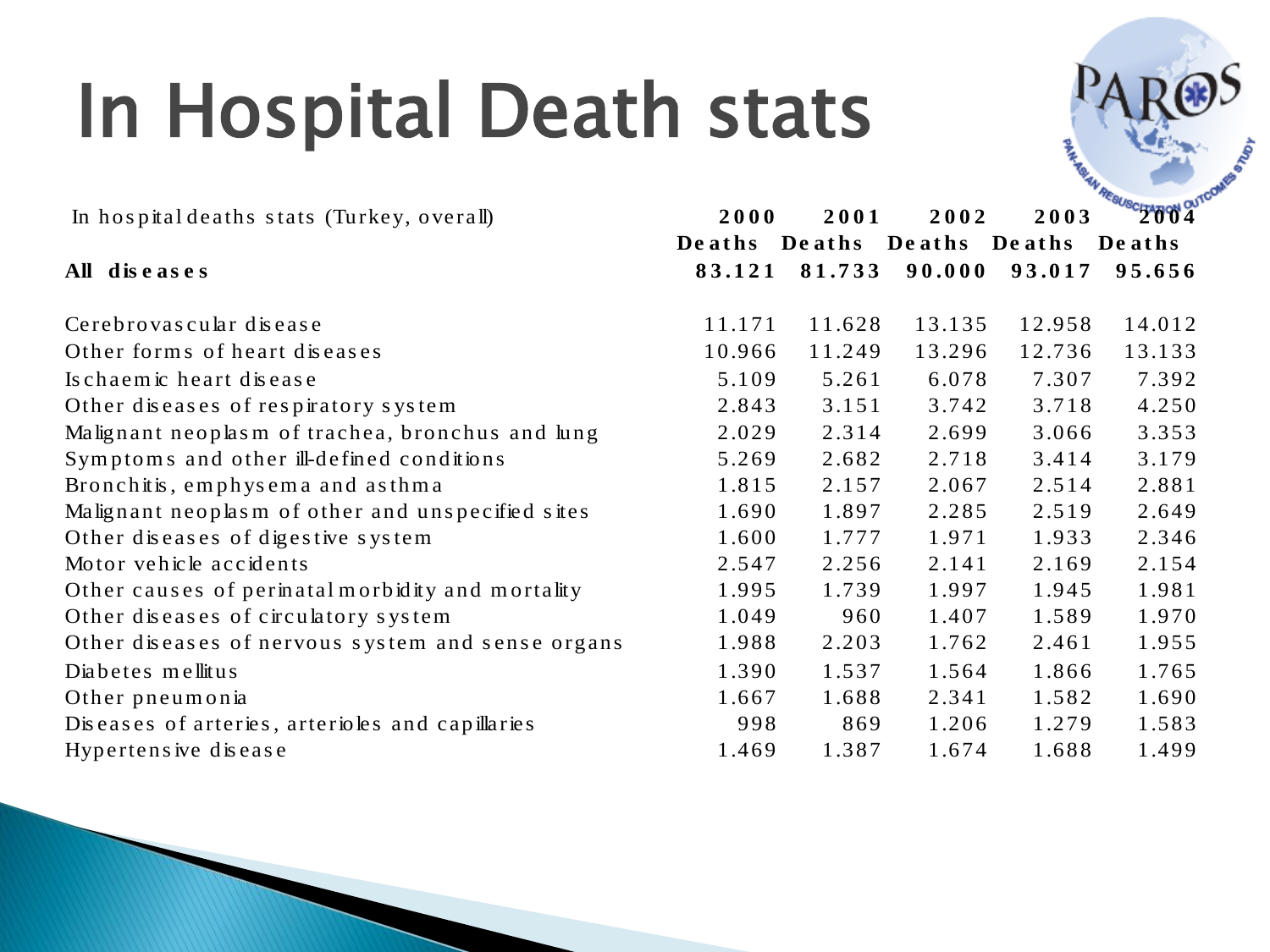# OHCA studies in Turkey



#### **Pub Med search has revealed only 1 article**

| $8$ NCBI<br>Resources $\boxed{\vee}$ How To $\boxed{\vee}$                                                                               |                                                                                                                                       |                    |  |  |  |  |  |  |  |
|------------------------------------------------------------------------------------------------------------------------------------------|---------------------------------------------------------------------------------------------------------------------------------------|--------------------|--|--|--|--|--|--|--|
| $Pub$ <i><b>Med</b>gov</i><br>U.S. National Library of Medicine<br>National Institutes of Health                                         | Search: PubMed<br>≎<br>RSS Save search Limits Advanced search Help<br>out of hospital cardiac arrest turkey<br>Clear<br><b>Search</b> |                    |  |  |  |  |  |  |  |
| $Display$ Settings: $[\heartsuit]$ Summary, 20 per page, Sorted by Recently Added<br>Send to: $[\vee]$                                   |                                                                                                                                       |                    |  |  |  |  |  |  |  |
| We found 1 article by title matching your search:                                                                                        |                                                                                                                                       |                    |  |  |  |  |  |  |  |
| Evaluation of the outcome of out-of-hospital cardiac arrest resuscitation efforts in Denizli, Turkey. Erdur B et al. J Emerg Med. (2008) |                                                                                                                                       |                    |  |  |  |  |  |  |  |
|                                                                                                                                          |                                                                                                                                       | Free Full Text (0) |  |  |  |  |  |  |  |
|                                                                                                                                          |                                                                                                                                       |                    |  |  |  |  |  |  |  |

#### J Emerg Med. 2008 Oct;35(3):321-7. Epub 2008 Feb 14.

#### Evaluation of the outcome of out-of-hospital cardiac arrest resuscitation efforts in Denizli, Turkey.

Erdur B, Ergin A, Turkcuer I, Ergin N, Parlak I, Serinken M, Bozkir M.

Department of Emergency Medicine, Pamukkale University, Denizli, Turkey.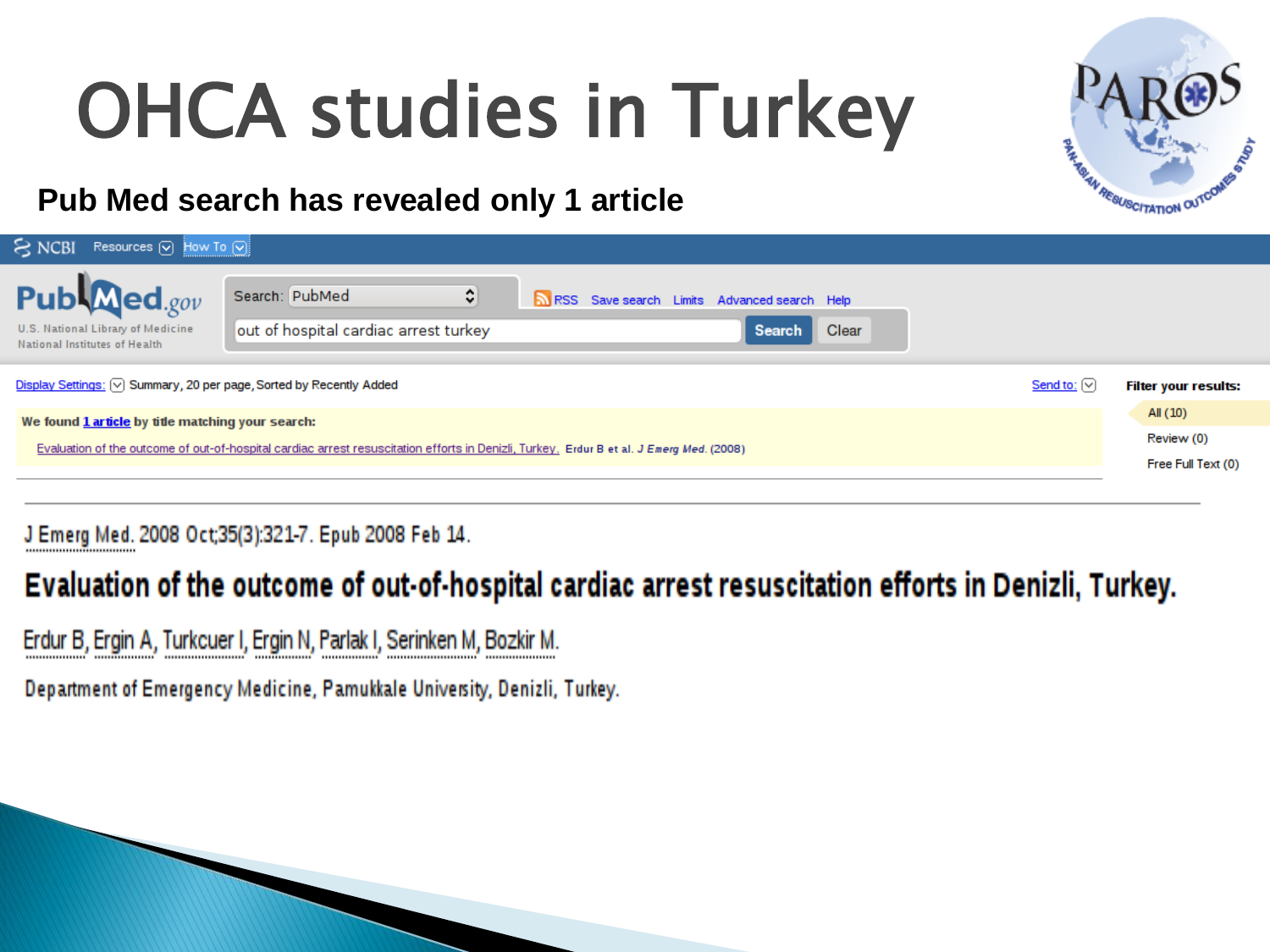### Evaluation of the OHCA resuscitation efforts in Denizli, Turkey

▶ The objective was to evaluate the outcomes and associated factors for short-term success and long-term survival rates of resuscitated non-traumatic OHCAs in

Denizli, Turkey.



**Denizli** Population 591.000 Density 83/km2

**Izmir** Population 2.727.000 Density 226/km2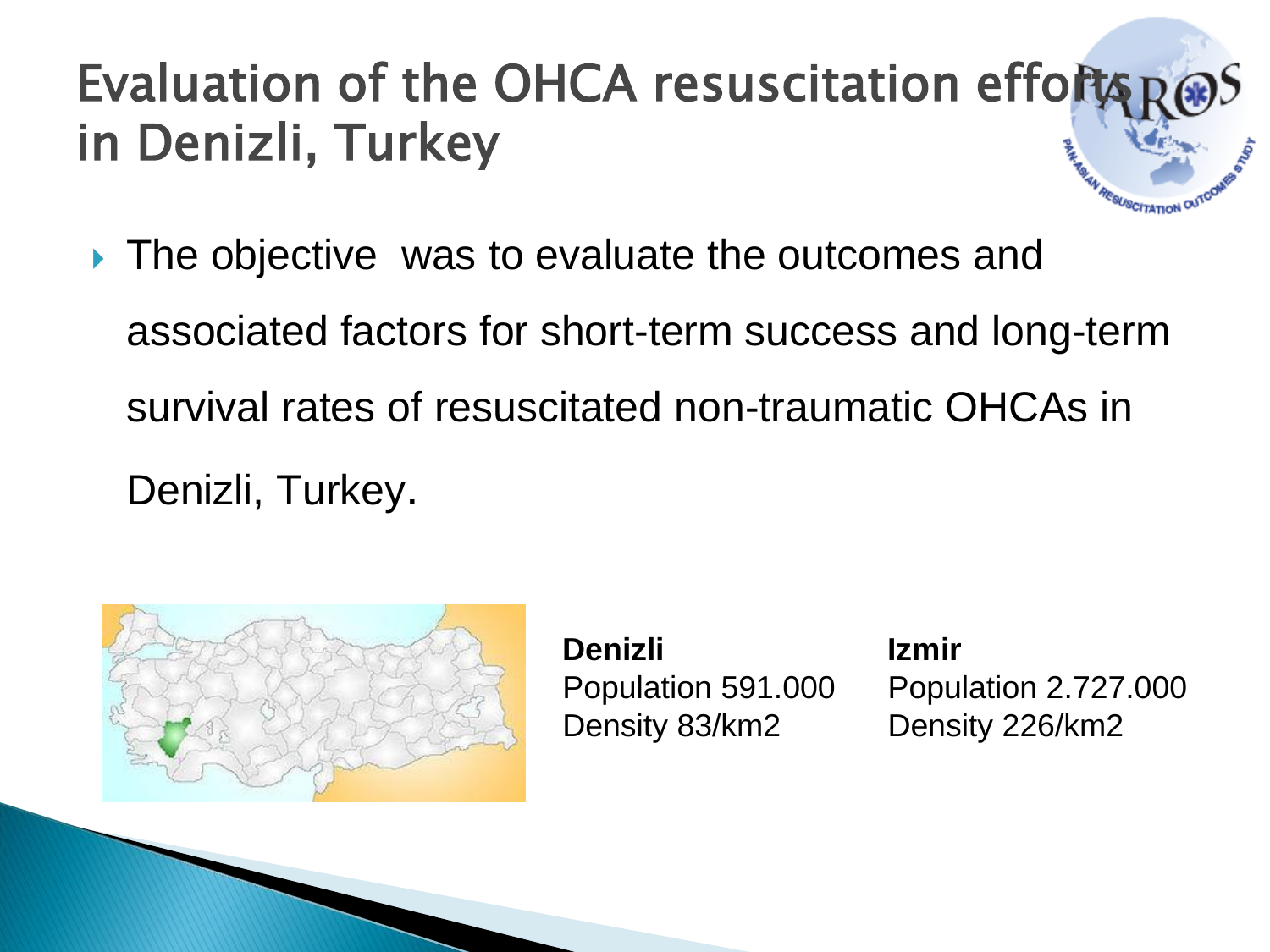# Method



- ▶ ED of the Pamukkale University and City Hospitals
- ▶ 3 months (between Jan 2004 and Mar 2005)
- successful outcome was defined as
	- return of spontaneous circulation or breathing
	- evidence of a palpable pulse
	- measurable blood pressure.
- ▶ long-term survival up to 9 months was obtained by telephone.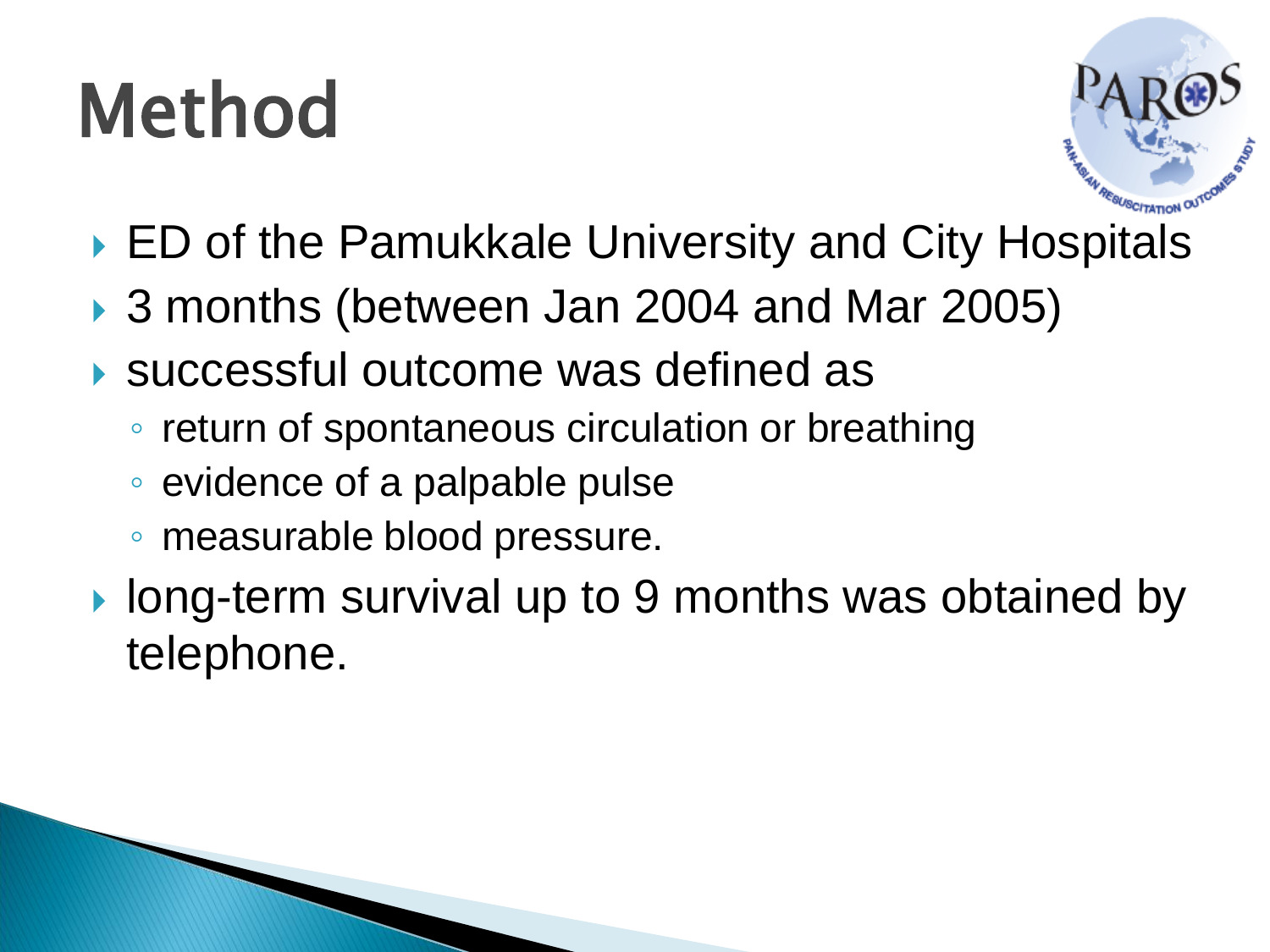### Results



- ▶ 222 OHCA adults were resuscitated
	- 85 (38.3%) successful outcomes ;
		- 25 (11.2%) were discharged alive;
		- $\cdot$  21 (9.4%) were alive at 9<sup>th</sup> month
- ▶ Mean arrest time 11.7 min
- ▶ Type of transportation
	- $\circ$  ambulance, 32.1% vs. private vehicle, 44.5%;  $p =$ 0.057)
- ▶ Place of arrest
	- home, 32.6% vs. other, 44.0%;  $p = 0.08$

First rhythm at the scene

 $\Box$   $\Box$   $\Box$   $\Box$   $\Box$   $\Box$  ventricular fibrillation-